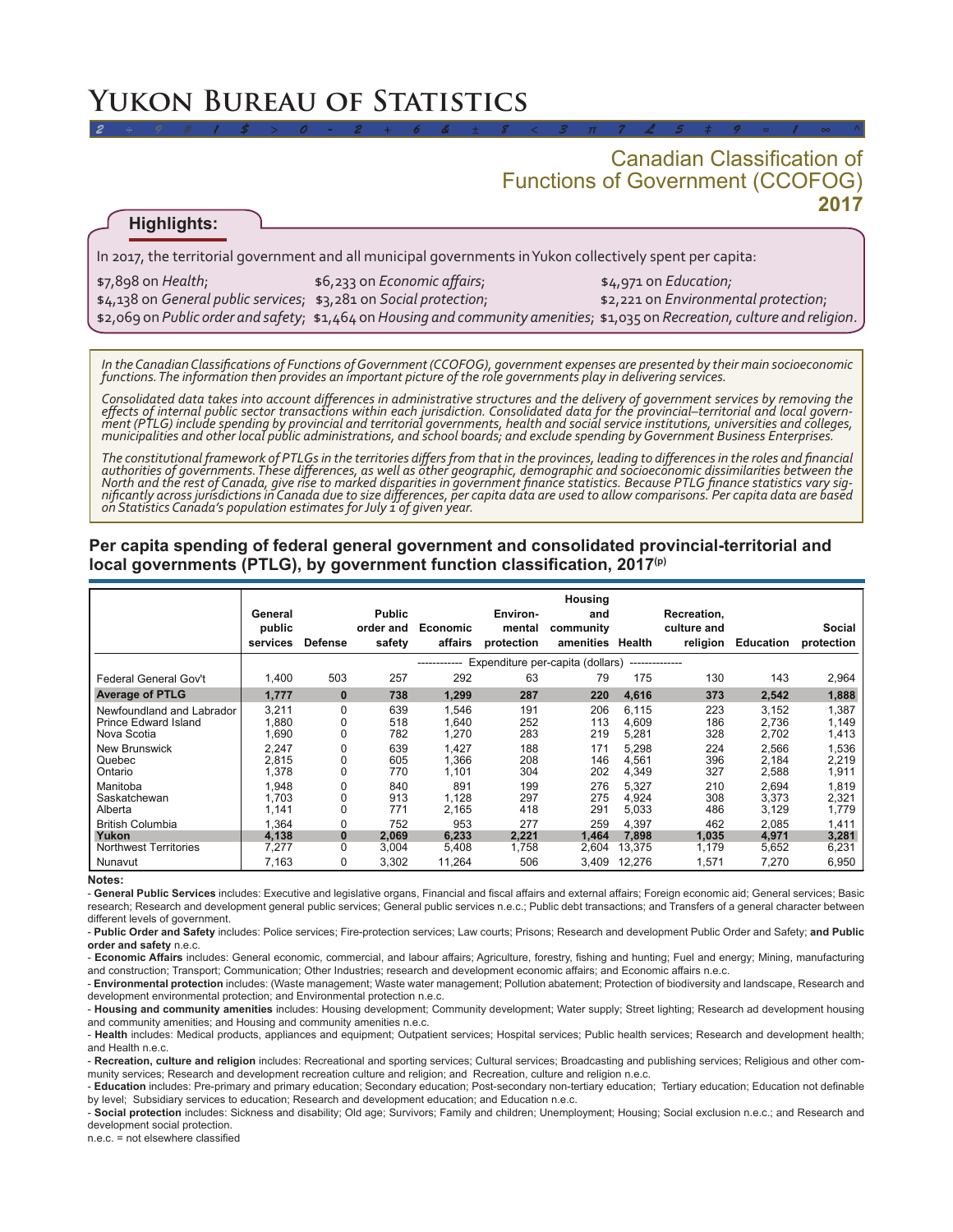## **Per capita spending of consolidated provincial-territorial and local governments (PTLG), by selected government function classification, Provinces and Territories, 2008 to 2017(p)**



- According to the Canadian Classifi- cations of Functions of Government (CCOFOG), *Health* was the largest expense function of consolidated Yu- kon territorial and local governments in 2017. At \$313 million, or \$7,898 per capita, *Health* expenses accounted for 23.7% of all expenses.
- *• Health* expenses decreased from \$7,964 per person in 2016 to \$7,898 per person in 2017; a decrease of \$66, or 0.8%. However, compared to 2008 (\$5,320 per person), expenses in- creased by \$2,579 per person, or 48.5%.
- Hospital services in Yukon (\$227 million or \$5,728 per capita) was the largest category in 2017 within the Health func-<br>tion. This figure ranked Yukon the third-highest in Canada following the Northwest Territories (\$8,3 (\$6,365). Among the provinces, Newfoundland and Labrador (\$4,643) had the highest per capita expenses, while On- tario had the lowest (\$2,489) *Hospital services* expenses.
- Yukon spent \$44 million (\$1,110 per capita) on *Outpatient services* in 2017. This was the third-highest per capita figure following Nunavut (\$5,033) and the Northwest Territories (\$2,203). British Columbia (\$785) ranked h provinces and New Brunswick had the lowest *(*\$292).
- *• Economic affairs* was the secondlargest expense function of consoli- dated Yukon territorial and local gov- ernments in 2017. At \$247 million, or \$6,233 per capita, *Economic affairs* expenses accounted for 18.7% of all expenses in 2017.
- *• Economic affairs* expenses decreased from \$6,330 per person in 2016 to \$6,233 per person in 2017; a decrease of \$97, or 1.5%. However, compared to 2008 (\$5,652 per person), expens- es increased by \$581 per person, or 10.3%.



- *• Transport* (\$126 million or \$3,180 per capita) was the highest expenditure category within the *Economic affairs* function in 2017. The per capita figure ranked Yukon the second-highest in Canada following Nunavut (\$3,622). Among the prov-<br>inces, Saskatchewan had the lowest *Transport* expense in the country in 2017 at \$394 per capita, and the
- In 2017, the third-largest expense function in Yukon was *Education*. At \$197 million, or \$4,971 per capita, *Education* expenses accounted for 14.9% of all expenses.
- *• Education* expenses decreased from \$5,033 per person in 2016 to \$4,971 per person in 2017; a decrease of \$62, or 1.2%. However, compared to 2008 (\$4,141 per person), expenses increased by \$830 per person, or 20.0%.

![](_page_1_Figure_12.jpeg)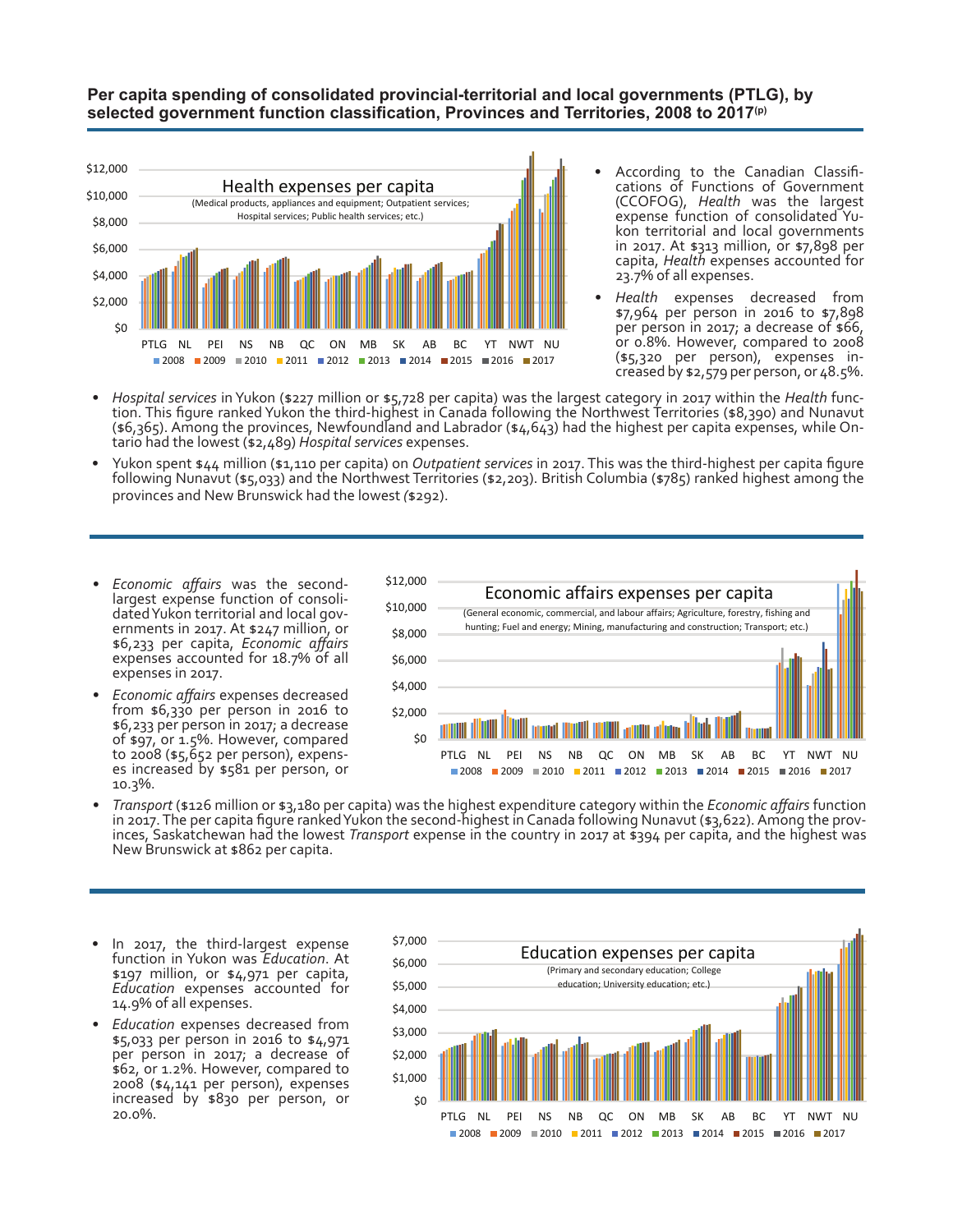## **Per capita spending of consolidated provincial-territorial and local governments (PTLG), by selected government function classification, 2008 to 2017(p), continued**

![](_page_2_Figure_1.jpeg)

- The fourth-largest expense function for Yukon consolidated territorial and local governments in 2017 was *General public services*. At \$164 million, or \$4,138 per capita, *General public services* (see page 1 for the definition) expenses accounted for 12.4% of all expenses.
- *• General public services* expenses de- creased from \$4,177 per person in 2016 to \$4,138 per person in 2017; a decrease of \$38, or 0.9%. However, compared to 2008 (\$3,234 per person), expenses in- creased by \$904 per person, or 28.0%.

*Note: General Public services also includes all interest payments for government loans (public debt) regardless of the function associated to the incurrence of the debt.*

\$8,000

*• Social protection* was the fifth-largest expense function of consolidated Yu- kon territorial and local governments in 2017. At \$130 million, or \$3,281 per cap- ita, *Social protection* expense account- ed for 9.8% of all expenses in 2017.

\$8,000

• Yukon's *Social protection* expenses included \$39 million for *Sickness and disability*; \$32 million for *Family and childre*n; \$27 million for *Social exclusion*; \$24 million for *Housing*; and \$5 million for *Old age*.

![](_page_2_Figure_7.jpeg)

- *• Social protection* expenses increased to \$3,281 per person in 2017 from \$3,243 per person in 2016; an increase of \$38, or 1.2%. Compared to 2008 (\$3,144 per person), expenses increased by \$137 per person, or 4.4%.
- Yukon's *Social protection* expenses per capita figure (\$3,281) ranked the third-highest in Canada following Nunavut (\$6,950) and the Northwest Territories (\$6,231). Among the provinces, Prince Edward Island had the lowest *Social protection* expense in the country in 2017 at \$1,149 per capita; the highest among provinces was Saskatchewan at \$2,321 per capita.
- The sixth-largest expense function in 2017 was *Environmental protection*. At \$88 million, or \$2,221 per capita, *Environmental protection* expenses ac- counted for 6.7% of all Yukon expens- es.
- *• Environmental protection* expenses decreased to \$2,221 per person in 2017 from \$2,231 per person in 2016; a decrease of \$10, or 0.4%. However, com- pared to 2008 (\$1,118), expenses per capita have roughly doubled – an in- crease of \$1,102 per person, or 98.6%.

![](_page_2_Figure_12.jpeg)

- Amongst the provinces in 2017, Alberta had the highest per capita expenses on *Environmental protection at* \$418, while New Brunswick had the lowest at \$188 per capita.
- *• Protection of biodiversity and landscape* (\$43 million or \$1,085 per capita) was the highest expenditure category within the *Environmental protection* function in 2017. This per capita figure (\$1,085 ) ranked Yukon as the highest in Canada followed by a distant second — the Northwest Territories (\$334). Amongst the provinces, British Columbia had the lowest *Protection of biodiversity and landscape* expense in the country in 2017 at \$11 per capita, followed closely by Prince Edward Island (\$13), Newfoundland and Labrador (\$15) and Saskatchewan (\$17).